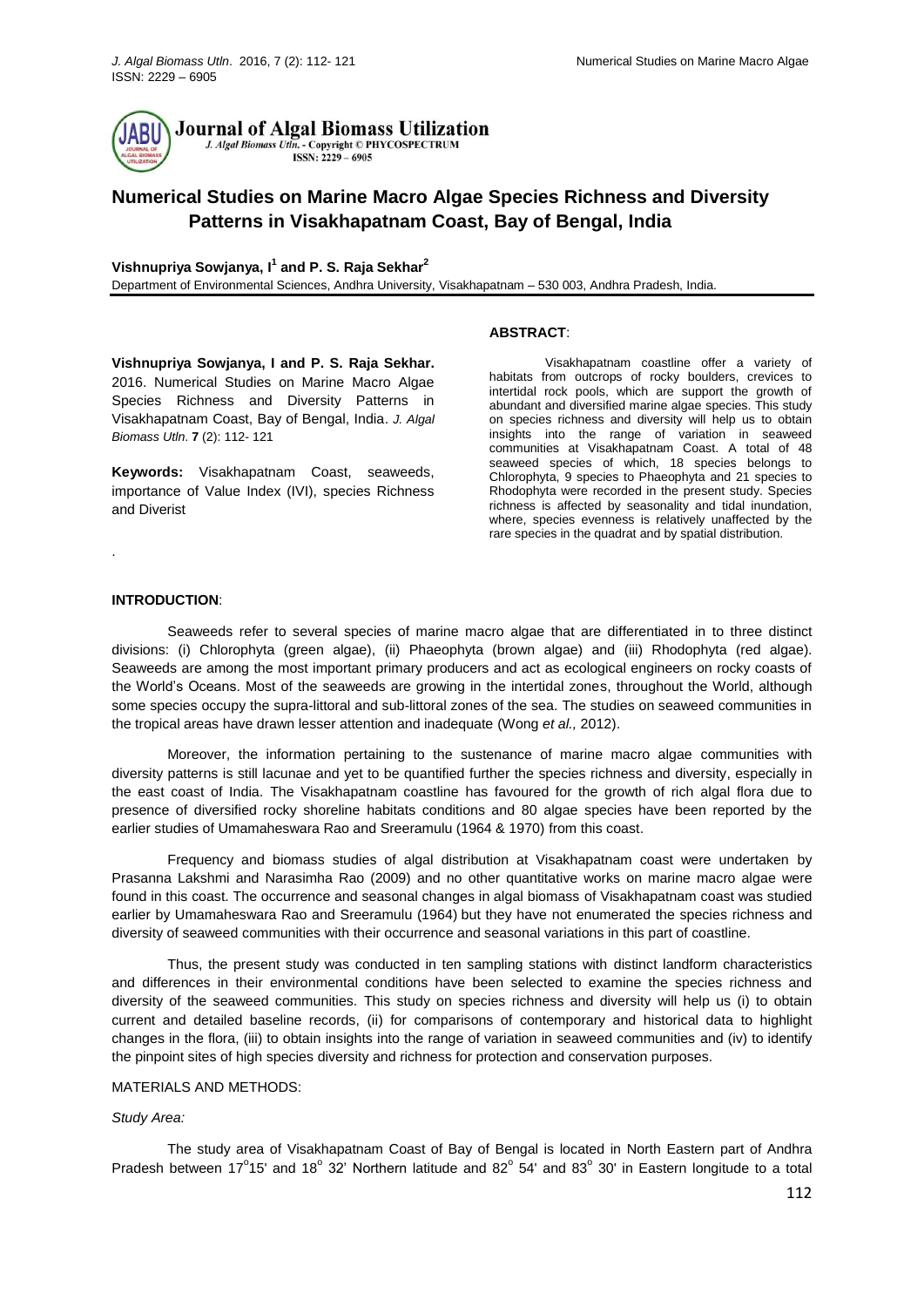length of 132km shoreline offer a variety of habitats from outcrops of rocky boulders, crevices and intertidal rock pools for the growth of abundant and diversified marine algae species. The principle rocky types of these formations are described as Archaean khondalites and leptynites (Umamaheswara Rao and Sreeramulu, 1964).

For conducting field survey, ten field stations were established in the rocky coastal areas of Visakhapatnam from south to north is governed by distinct land form characteristics and differences in their environmental conditions. The detail descriptions of geomorphology and topography of each field station of the study area are as follows:

| S.No         | <b>Field Stations</b> | Geomorphology and Topography of the Coastline                                     |  |  |  |  |  |  |  |  |
|--------------|-----------------------|-----------------------------------------------------------------------------------|--|--|--|--|--|--|--|--|
| ı            | Bangarammapalem       | Large rocky boulders, hillocks ebbing into sea at Sarada river mouth              |  |  |  |  |  |  |  |  |
| $\mathbf{I}$ | Rambilli              | Rocky boulders of various sizes spread horizontally                               |  |  |  |  |  |  |  |  |
| Ш            | Pudimadaka            | Rocky platform with big inter tidal pool basins                                   |  |  |  |  |  |  |  |  |
| IV           | Appikonda             | Large rocky boulders with smooth surface substratum                               |  |  |  |  |  |  |  |  |
| V            | Yarada                | Rocky platform with small basin like pools                                        |  |  |  |  |  |  |  |  |
| VI           | Ramakrishna Beach     | Shingle area with small rocks and pebbles in the vicinity of<br>Visakhapatnam     |  |  |  |  |  |  |  |  |
| VII          | Tenneti Park          | Large rocky platforms with small basin like pools                                 |  |  |  |  |  |  |  |  |
| VIII         | Rushikonda            | Shingle area of horizontal plane with sand and pebbles                            |  |  |  |  |  |  |  |  |
| IX           | Thotlakonda           | Large rocky platform with tidal pools connected to sea                            |  |  |  |  |  |  |  |  |
| X            | Bheemunipatnam        | Large rocks with small basin like pools and existence of Gosthani<br>river mouth. |  |  |  |  |  |  |  |  |



**Figure 1: Map showing the study area of Visakhapatnam cost with field stations**

*Field Survey and Data collection:*

Field surveys were conducted for data collection during leap tide periods (maximum low tides) from October, 2012 to September, 2014 at four seasons, which are classified into: (i) October- December, (ii) January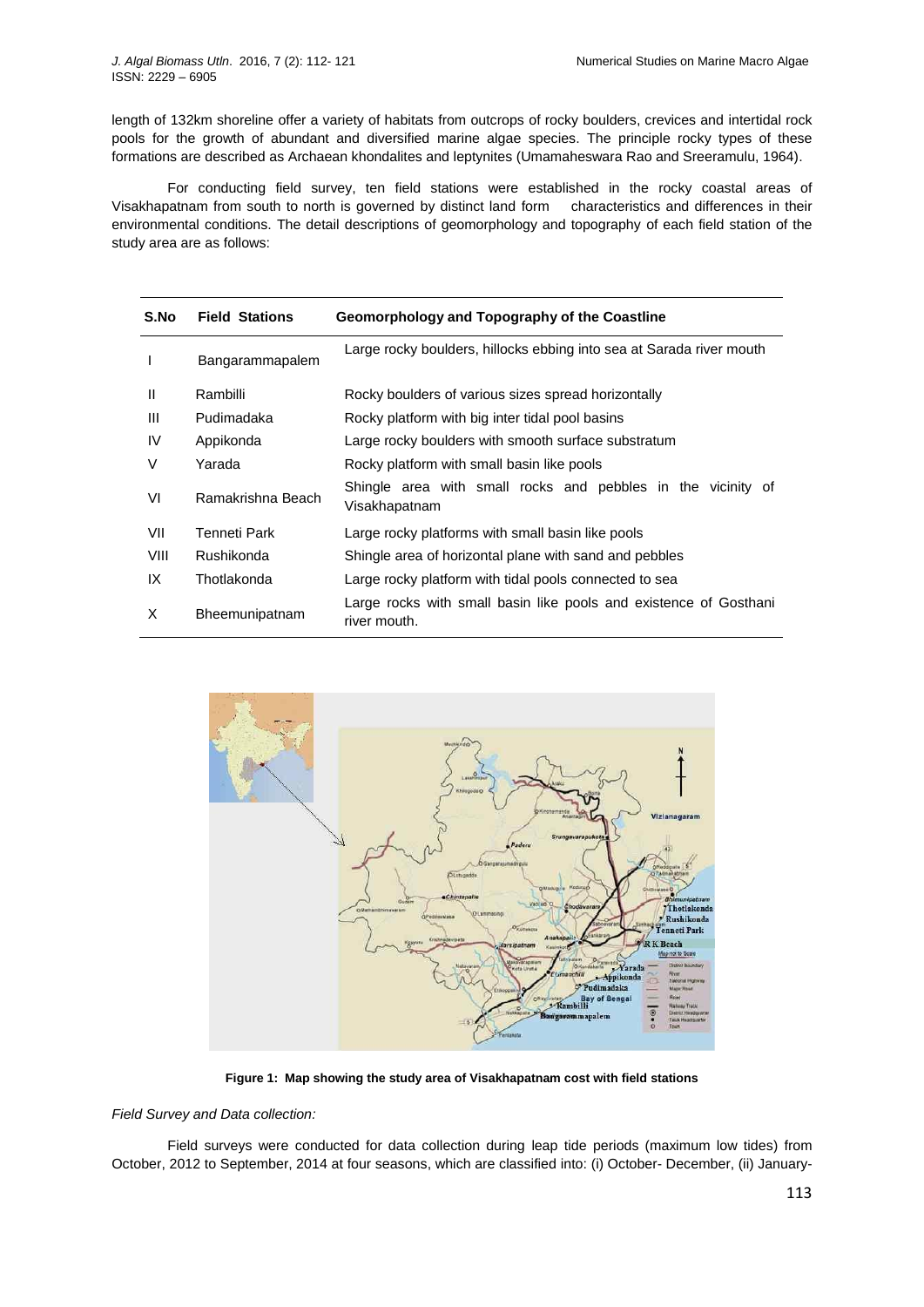March. (iii) April- June and (iv) July-September, Each field station was visited seasonally in fortnight intervals for documentation of species occurrence, percentage cover, abundance and dominance. The specie's cover was calculated by using quadrat sampling method, which have been stratified up to mid littoral zone and infra littoral fringe areas. Sampling in supralittoral fringe was not carried out as the algal growth is negligible in this zone.

Based on the standard methods given by Saito and Atobe, (1970)**,** the composition and cover percentage of macro algae species was recorded by using 20 randomly laid quadrates of 50 cm<sup>2</sup> sizes with 25 subdivisions at each sampling station and the seaweed species coverage with corresponding indices in each of the 25 subdivisions were also recorded.

The parameter obtained from each quadrat with respect to coverage (as C; expressed in %) is used to compute for the area in the substratum occupied by the species based on the following formula:

# $C("%) = (qn_5 \times c_5) + (qn_4 \times c_4) + (qn_3 \times c_3) + (qn_2 \times c_2) + (qn_1 \times c_1)$

Where, **qn**<sub>n</sub> is the number of subdivisions in which a species appeared to have the corresponding area. For convenience to generate the degree of macro algae cover on the substratum, the index numbers 5, 4, 3, 2, 1 were assigned for recording the data in the field. The indices and its representative multipliers are given in Table 1.

| <b>Indices</b> | Degree of algal cover on the substratum           | Multiplier, |
|----------------|---------------------------------------------------|-------------|
|                |                                                   | $C_{n}$     |
| 5              | Covering 1/2-1 of the substratum surface          | 3.0         |
| 4              | Covering 1/4-1/2 of the substratum surface        | 1.5         |
| 3              | Covering 1/8-1/4 of the substratum surface        | 0.75        |
| 2              | Covering 1/16-1/8 of the substratum surface       | 0.375       |
|                | Covering less than 1/16 of the substratum surface | 0.1875      |

Data on other composition of sea weeds such as density, relative density, frequency, relative frequency, dominance, relative dominance and importance value index (IVI) were also calculated. Representative seaweed samples were preserved in 5.0 % saline formalin solution and later were identified with the descriptions and taxonomic keys given by previous authors Umamaheswara Rao and Sreeramulu (1964 & 1970), Narsimha Rao (1989) and Satya Rao (2011)**.**

Sea water tides on Visakhapatnam coast are semi diurnal with two spring tides and two leap tides in a day. Tidal data is obtained from the office of Director, Geodetic and Research Branch (G & RB), Survey of India, Dehradun.

# **RESULTS AND DISCUSSION:**

The present study was enumerated a total number of 48 marine macro algae species in Visakhapatnam rocky coast, during the period of study between October, 2012 and September, 2014. As per phyla wise representation, 18 species belongs to Chlorophyta (Green algae), 9 species to Phaeophyta (Brown algae) and 21 species to Rhodophyta (Red algae). Among these, the species *viz*. *Ulva fasciata*, *Ulva lactuca, Enteromorpha compressa*, *Chaetomorpha antennina*, *Cladophora socialis*, *Spongomorpha indica*, *Amphiroa fragilissima, Gracilaria corticata, Gracilaria textori, Padina tetrastromatica, Caulerpa taxifolia* and *Caulerpa sertularioides* were found to be dominant in rocky shores and submerged hard surfaces of Visakhapatnam coast.

In group wise abundance, the phyla Rhodophyta was recorded with highest number of algal species of 45.0 %, followed by Chlorophyta with 36.0 % and Phaeophyta members of 9.0 % contribution respectively.

# *Importance Value Index (IVI):*

The percentage cover, density, relative density, frequency, relative frequency, dominance, relative dominance and importance values for each macro algal species were calculated for all sampling stations in four seasons. Highest percentage cover was observed in Season III (October-December) followed by Season IV (January-March). Low values of percentage cover were observed in Season II (July-September) and Season I (April-June). The species *Ulva fasciata, Cladophora socialis, Amphiroa fragilissima, Gracilaria corticata* are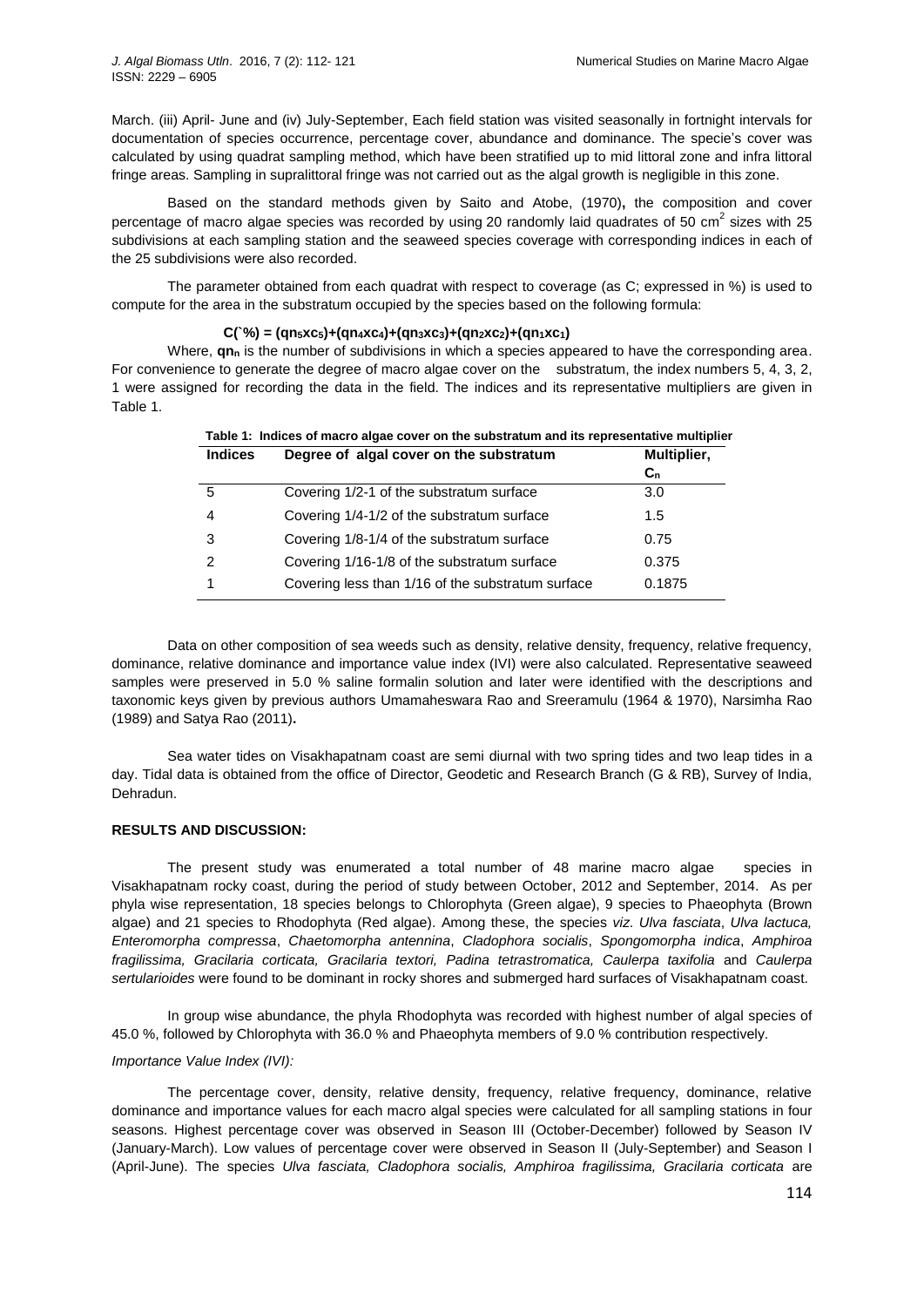abundant at all field stations with highest Importance Value Index (IVI) (41.24, 38.54, 27.13 and 22.08) among all macro algal species. The IVI for seaweed species at different sampling stations is given in Table 2.

| Table 2: Site wise indices of Importance values of macroalgae at ten Field stations at Visakhapatnam Coast, Bay of |
|--------------------------------------------------------------------------------------------------------------------|
| Bengal, India                                                                                                      |

|                         |                                                                    | <b>IMPORTANCE VALUE INDEX</b> |             |           |             |             |             |             |               |            |           |  |
|-------------------------|--------------------------------------------------------------------|-------------------------------|-------------|-----------|-------------|-------------|-------------|-------------|---------------|------------|-----------|--|
| S.No                    | <b>Seaweeds species</b>                                            | S <sub>1</sub>                | S II        | S III     | <b>SIV</b>  | S V         | S VI        | S VII       | <b>S</b> VIII | <b>SIX</b> | S X       |  |
|                         | <b>CHLOROPHYTA</b>                                                 |                               |             |           |             |             |             |             |               |            |           |  |
| 1                       | Ulva fasciata Delile                                               | 41.24                         | 29.91       | 33.41     | 61.06       | 28.6        | 25.11       | 30.35       | 27.62         | 32.16      | 31.94     |  |
| 2                       | Ulva lactuca Linnaeus                                              | 0                             | 0           | 0         | $\mathbf 0$ | $\mathbf 0$ | 1.47        | 4.573       | $\mathbf 0$   | 3.014      | 0         |  |
| $\mathbf{3}$            | Enteromorpha<br>compressa Linnaeus                                 | 43.34                         | 27.47       | 22.87     | 0           | 21.51       | 23.75       | 23.78       | 26.88         | 19.26      | 21.69     |  |
| $\overline{\mathbf{4}}$ | Enteromorpha<br>intestinalis Linnaeus                              | 0                             | 0           | $\pmb{0}$ | $\pmb{0}$   | 1.94        | 5.16        | $\pmb{0}$   | 0             | 2.084      | $\pmb{0}$ |  |
| $\overline{5}$          | Chaetomorpha<br>(Bory<br>de<br>antennina<br>Saint-Vincent) Kutzing | 36.14                         | 16.17       | 12.44     | $\mathbf 0$ | 14.24       | 11.04       | 9.50        | 14.15         | 8.124      | 14.59     |  |
| $\,6$                   | Chaetomorpha<br>brachygona Harvey                                  | 0                             | 0           | 0.51      | $\pmb{0}$   | 0           | $\mathbf 0$ | 0           | 0             | 0.39       | 0.41      |  |
| $\overline{7}$          | Chaetomorpha<br>torta<br>(Farlow) McClatchie                       | $\mathsf 0$                   | 0           | 0.46      | $\mathbf 0$ | 1.56        | 1.85        | 0.41        | 1.35          | 1.56       | 1.03      |  |
| 8                       | Cladophora<br>socialis<br>Kutzing                                  | 21.46                         | 27.13       | 21.74     | $\mathbf 0$ | 20.5        | 21.72       | 24.3        | 23.86         | 17.94      | 21.18     |  |
| $\boldsymbol{9}$        | Cladophora<br>utriculosa<br>Kutzing                                | $\mathsf 0$                   | $\mathbf 0$ | 1.10      | $\mathbf 0$ | $\mathbf 0$ | $\pmb{0}$   | 0           | 0             | 0.83       | 0         |  |
| 10                      | Cladophora fascicularis<br>Kutzing                                 | 0                             | $\pmb{0}$   | 0.96      | $\pmb{0}$   | 1.45        | 2.25        | 2.02        | 0             | 0.62       | 0         |  |
| 11                      | Cladophora colabense<br>Borgesen                                   | $\mathsf 0$                   | $\pmb{0}$   | 0.19      | $\mathbf 0$ | $\mathbf 0$ | $\pmb{0}$   | $\mathbf 0$ | $\mathbf 0$   | $\pmb{0}$  | 0         |  |
| 12                      | <b>Boodlea</b><br>struveoidesM.A. Howe                             | 0                             | 0           | 3.78      | $\pmb{0}$   | 2.13        | $\pmb{0}$   | 0           | 0             | 1.69       | 2.08      |  |
| 13                      | Spongomorpha indica<br>Thivy & Visalakshmi                         | 0                             | 13.14       | 15.28     | 0           | 16.32       | 13.23       | 13.42       | 11.52         | 12.6       | 13.17     |  |
| 14                      | Bryopsis pennata J.V.<br>Lamouroux                                 | 0                             | 3.21        | 2.82      | $\pmb{0}$   | 4.05        | 3.41        | 3.39        | 2.84          | 4.28       | 2.38      |  |
| 15                      | Caulerpa<br>fastigiata<br>Montagne                                 | $\mathsf 0$                   | 10.06       | 6.7       | $\pmb{0}$   | 7.03        | 11.82       | 9.58        | 8.83          | 9.24       | 9.54      |  |
| 16                      | Caulerpa racemosa J.<br>Agardh                                     | $\overline{0}$                | 35.92       | 13.81     | $\pmb{0}$   | 13.93       | 14.63       | 14.86       | 27.47         | 9.71       | 6.71      |  |
| 17                      | Caulerpa sertularoides<br>(S.G.Gmelin)<br>M.A.Howe                 | 0                             | $\pmb{0}$   | 8.82      | $\pmb{0}$   | 8.72        | 8.30        | 9.08        | 8.61          | 9.65       | 8.56      |  |
| 18                      | Caulerpa taxifolia (M.<br>Vahl) C. Agardh                          | $\mathbf 0$                   | 11.08       | 9.72      | 0           | 8.99        | 9.78        | 12.08       | 9.73          | 11.46      | 6.61      |  |
|                         | <b>PHAEOPHYTA</b>                                                  |                               |             |           |             |             |             |             |               |            |           |  |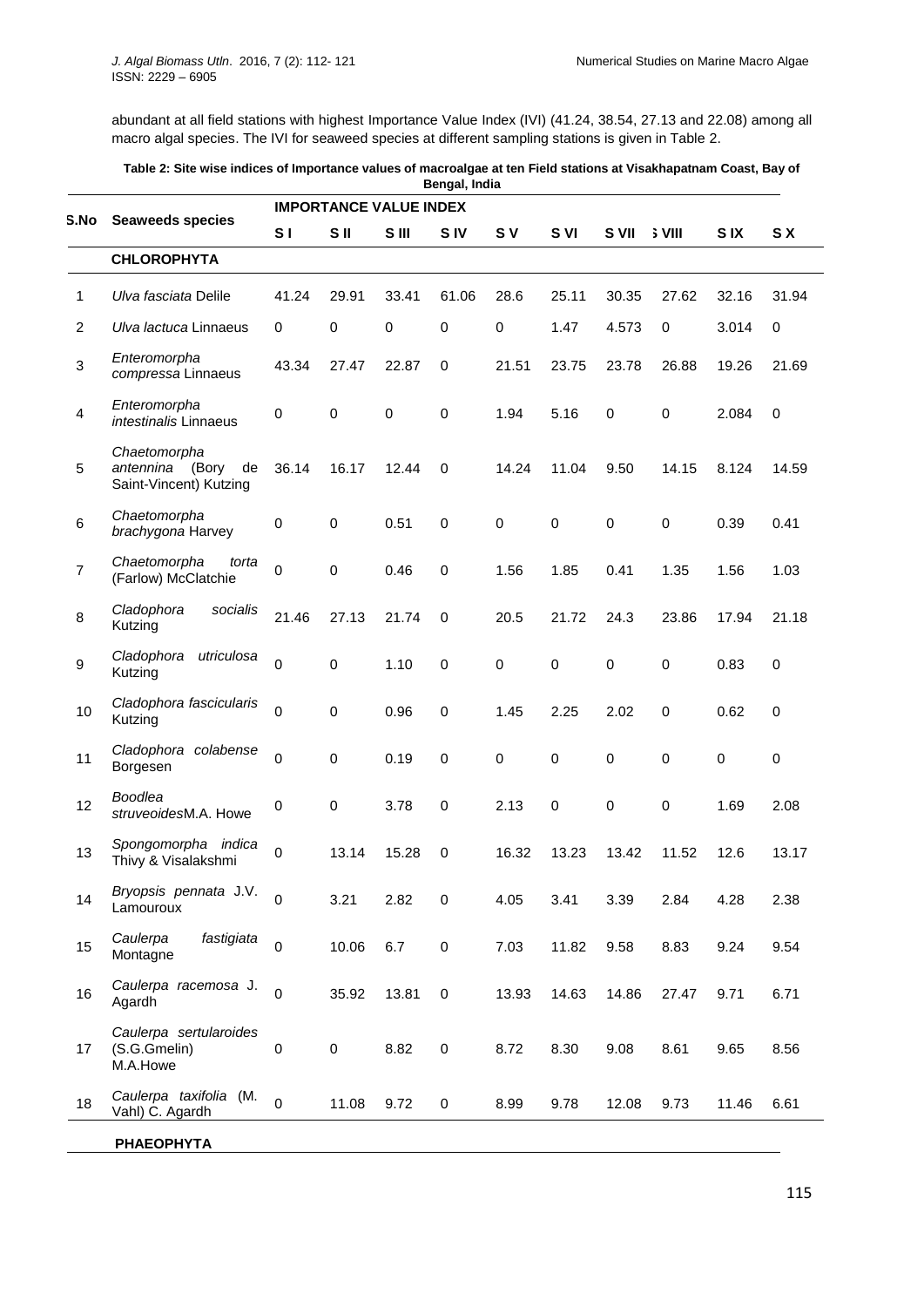| 19 | Ectocarpus mitchellae<br>(Harv.) Hamel                                          | 0                   | 3.16      | 7.59  | 0           | 3.80  | 6.19        | 5.37        | 2.76        | 7.85  | 8.41   |
|----|---------------------------------------------------------------------------------|---------------------|-----------|-------|-------------|-------|-------------|-------------|-------------|-------|--------|
| 20 | Choonospora<br>minima<br>(Hering) Papenfuss                                     | 0                   | 0         | 2.04  | 0           | 2.51  | 1.14        | 1.15        | $\mathbf 0$ | 1.05  | 1.75   |
| 21 | Dictyota<br>dichotoma<br>(Hudson) J.V Lamouroux                                 | $\Omega$            | 0         | 4.06  | 0           | 5.25  | $\mathbf 0$ | $\mathbf 0$ | $\mathbf 0$ | 2.34  | 0.58   |
| 22 | Padina tetrastromatica<br>Hauck                                                 | $\mathsf{O}\xspace$ | 17.15     | 7.87  | $\mathbf 0$ | 10.38 | 14.35       | 12.4        | 15.12       | 11.28 | 5.86   |
| 23 | Sargassum vulgare C.<br>Agardh                                                  | $\Omega$            | 5.01      | 3.039 | 0           | 2.72  | 4.39        | 3.17        | 4.41        | 1.95  | 2.1    |
| 24 | Sargassum<br>ilicifolium<br>(Turner) C.Agardh                                   | 0                   | 9.18      | 9.11  | $\pmb{0}$   | 10.73 | 10.71       | 10.16       | 8.07        | 6.65  | 9.56   |
| 25 | Sargassum polycystum<br>C.Agardh                                                | 0                   | 0         | 5.17  | 0           | 2.51  | 0           | $\pmb{0}$   | $\mathbf 0$ | 3.42  | 2.98   |
| 26 | Sargassum tenerrimum<br>J.Agardh                                                | 0                   | 0         | 4.92  | 0           | 1.86  | $\pmb{0}$   | $\pmb{0}$   | $\mathbf 0$ | 3.82  | 3.91   |
| 27 | Giffordia indica (Sonder)<br>Papenfuss & Chihara                                | $\Omega$            | $\pmb{0}$ | 0.45  | 0           | 0.36  | 1.87        | 1.19        | 0           | 0     | 0      |
|    | <b>RHODOPHYTA</b>                                                               |                     |           |       |             |       |             |             |             |       |        |
| 28 | Porphyra vietnamensis<br>T.Tanaka<br>&<br>Pham-<br>Hoàng Ho                     | $\overline{0}$      | 0         | 1.01  | 0           | 0.43  | 0.32        | 0.3         | 0.24        | 0.77  | 0.3    |
| 29 | Bangiopsis subsimplex<br>(Montagne) F.Schmitz                                   | $\mathbf 0$         | 0.45      | 0.76  | 0           | 0.97  | 1.05        | 0.55        | 0.39        | 1.44  | 0.62   |
| 30 | Gelidiopsis<br>variabilis<br>(Greville ex J.Agardh)<br>F.Schmitz                | 0                   | 8.05      | 5.55  | 0           | 6.43  | 4.45        | 5.16        | 7.06        | 6.21  | 4.07   |
| 31 | pusillum<br>Gelidium<br>(stackhouse) Le Jolis                                   | $\pmb{0}$           | $\pmb{0}$ | 6.53  | $\mathsf 0$ | 5.21  | 2.27        | 2.39        | $\pmb{0}$   | 6.47  | 6.2    |
| 32 | Pterocladia<br>heteroplatos<br>(Børgesen)<br>Umamaheswara Rao &<br>Kaliaperumal | $\mathbf 0$         | 0.74      | 3.53  | 0           | 4.66  | 5.75        | 7.52        | 1.56        | 5.97  | 6.53   |
| 33 | Amphiroa fragilissima<br>(Linnaeus) Lamouroux                                   | $\mathbf 0$         | 21.5      | 14.07 | 183.6       | 17.48 | 17.93       | 19.23       | 22.08       | 17.38 | 16.77  |
| 34 | Jania<br>rubens<br>(Linnaeus)<br>J.V.<br>Lamouroux                              | $\mathbf 0$         | $\pmb{0}$ | 5.85  | 0           | 9.38  | 6.82        | 8.18        | 4.75        | 7.37  | 7.74   |
| 35 | Grateloupia<br>lithophila<br>Børgesen                                           | $\mathbf 0$         | 9.37      | 7.79  | 0           | 9.39  | 8.43        | 6.78        | 8.26        | 9.15  | 11.79  |
|    | filicina<br>Grateloupia<br>36 (J.V.Lamouroux)<br>C.Agardh                       | $\mathbf 0$         | $\pmb{0}$ | 5.5   | $\pmb{0}$   | 6.18  | 7.12        | 5.62        | 9.75        | 9.16  | 10.55  |
| 37 | Gracilaria corticata J.<br>Agardh                                               | $\mathbf 0$         | 19        | 10.06 | 38.54       | 11.59 | 16.44       | 11.51       | 16.76       | 12.85 | 15.911 |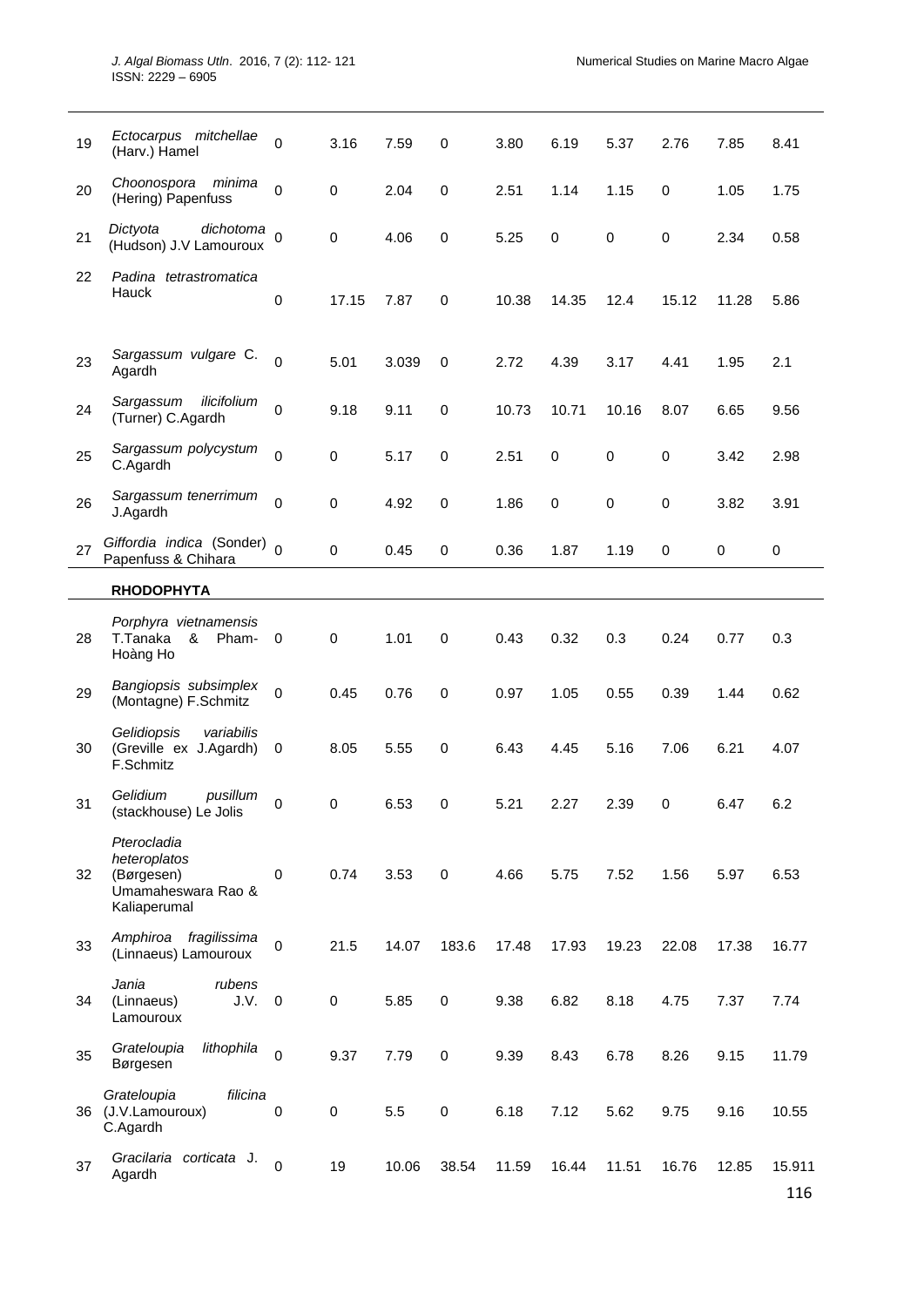| 38 | Gracilaria textori Suring                             | $\Omega$    | 17.76       | 9.42 | $\Omega$    | 14.34       | 14.29       | 11.26       | 15.62       | 13.38       | 15.77       |
|----|-------------------------------------------------------|-------------|-------------|------|-------------|-------------|-------------|-------------|-------------|-------------|-------------|
| 39 | Gracilaria<br>edulis<br>(S.G.Gmelin) P.C.Silva        | $\Omega$    | $\pmb{0}$   | 2.01 | $\Omega$    | 1.76        | 2.44        | 1.31        | 0.78        | 1.77        | 1.24        |
| 40 | valentiae<br>Hypnea<br>(Turner) Montagne              | 32.87       | $\mathbf 0$ | 9.00 | $\mathbf 0$ | 5.75        | 8.91        | 13.74       | 6.52        | 9.19        | 11.78       |
| 41 | musciformis<br>Hypnea<br>(Wulfen)<br>J.V<br>Lamouroux | $\Omega$    | $\mathbf 0$ | 2.25 | $\Omega$    | 0.15        | $\mathbf 0$ | $\mathbf 0$ | $\mathbf 0$ | 1.63        | 0.18        |
| 42 | Gigartina<br>acicularis<br>(Roth) J.V.Lamouroux       | $\mathbf 0$ | 1.59        | 2.72 | $\Omega$    | 1.93        | 2.32        | 2.17        | 1.39        | 2.82        | 3.76        |
| 43 | Liagora<br>visakhapatnemensis<br>Umamaheswararao      | $\mathbf 0$ | $\mathbf 0$ | 0.3  | $\mathbf 0$ | 0.85        | 0.76        | 0.49        | 0.27        | 0.24        | 0.83        |
| 44 | Liagora erecta Zeh                                    | 57.18       | $\mathbf 0$ | 0.56 | $\mathbf 0$ | 0           | $\pmb{0}$   | $\mathbf 0$ | $\pmb{0}$   | 0.35        | $\mathbf 0$ |
| 45 | clavulatum<br>Centroceras<br>(C.Agardh) Montagne      | $\Omega$    | 9.55        | 7.59 | 0           | 6.51        | 6.04        | 8.68        | 8.39        | 7.76        | 7.61        |
| 46 | thwaitesii<br>Bryocladia<br>(Harvey) De-Ton           | 67.77       | 3.40        | 3.02 | $\Omega$    | 5.94        | 2.51        | 4.33        | 2.97        | 3.16        | 3.21        |
| 47 | Wrangelia<br>argus<br>(Montagne) Montagne             | $\mathbf 0$ | 0           | 1.39 | $\mathbf 0$ | $\mathbf 0$ | $\mathbf 0$ | $\mathbf 0$ | 0           | 0.26        | 0.13        |
| 48 | Acanthophora spicifera<br>(Vahl) Borgesen             | $\Omega$    | $\mathbf 0$ | 2.02 | $\Omega$    | 0           | $\mathbf 0$ | $\mathbf 0$ | $\mathbf 0$ | $\mathbf 0$ | $\mathbf 0$ |

S I- Bangarammapalem; S II-Rambilli; S III-Pudimadaka; S IV-Appikonda; S V-Yarada S VI-RK Beach; S VII-Tenneti Park; S VIII-Rushikonda; S IX-Thotlakonda; S X-Bheemunipatnam.

#### *Percentage Cover:*

Seaweed cover was highest in Season III (October-December) followed by Season IV (January-March). Low values of percentage cover were observed in Season II (July-September) and Season I (April-June). Two way ANOVA results for percentage cover for different field stations at all seasons indicate that there was significant difference among algal percentage cover for all field stations, because the P value is 8.9E-17, which is much less than 0.05 and calculated F value (104.98) > Critical F value (2.355). The analysis also show that there was significant difference in algal cover in all seasons as P value is 4.9E-10, which is much less than 0.05 and calculated F value (45.275) > Critical F value (3.009) (Table 3).

| Table 3 Seaweed cover at different seasons at Visakhapatnam coast |
|-------------------------------------------------------------------|
|-------------------------------------------------------------------|

| S.No | <b>Sampling Stations</b> | Season 1 | Season<br>2 | Season 3 | <b>Season</b><br>4 |
|------|--------------------------|----------|-------------|----------|--------------------|
| 1    | Bangarammapalem          | 16.563   | 14.277      | 23.813   | 21.313             |
| 2    | Rambili                  | 32.175   | 39.024      | 59.069   | 56.987             |
| 3    | Pudimadaka               | 70.531   | 82.999      | 95.296   | 93.386             |
| 4    | Appikonda                | 2.375    | 3.375       | 6.500    | 6.125              |
| 5    | Yarada                   | 69.561   | 81.652      | 88.006   | 82.428             |
| 6    | <b>RK Beach</b>          | 51.798   | 65.492      | 88.522   | 87.166             |
| 7    | Tenneti Park             | 68.112   | 77.313      | 91.167   | 90.962             |
| 8    | Rushikonda               | 35.933   | 45.999      | 66.869   | 64.091             |
| 9    | Thotlakonda              | 68.253   | 80.985      | 93.363   | 91.822             |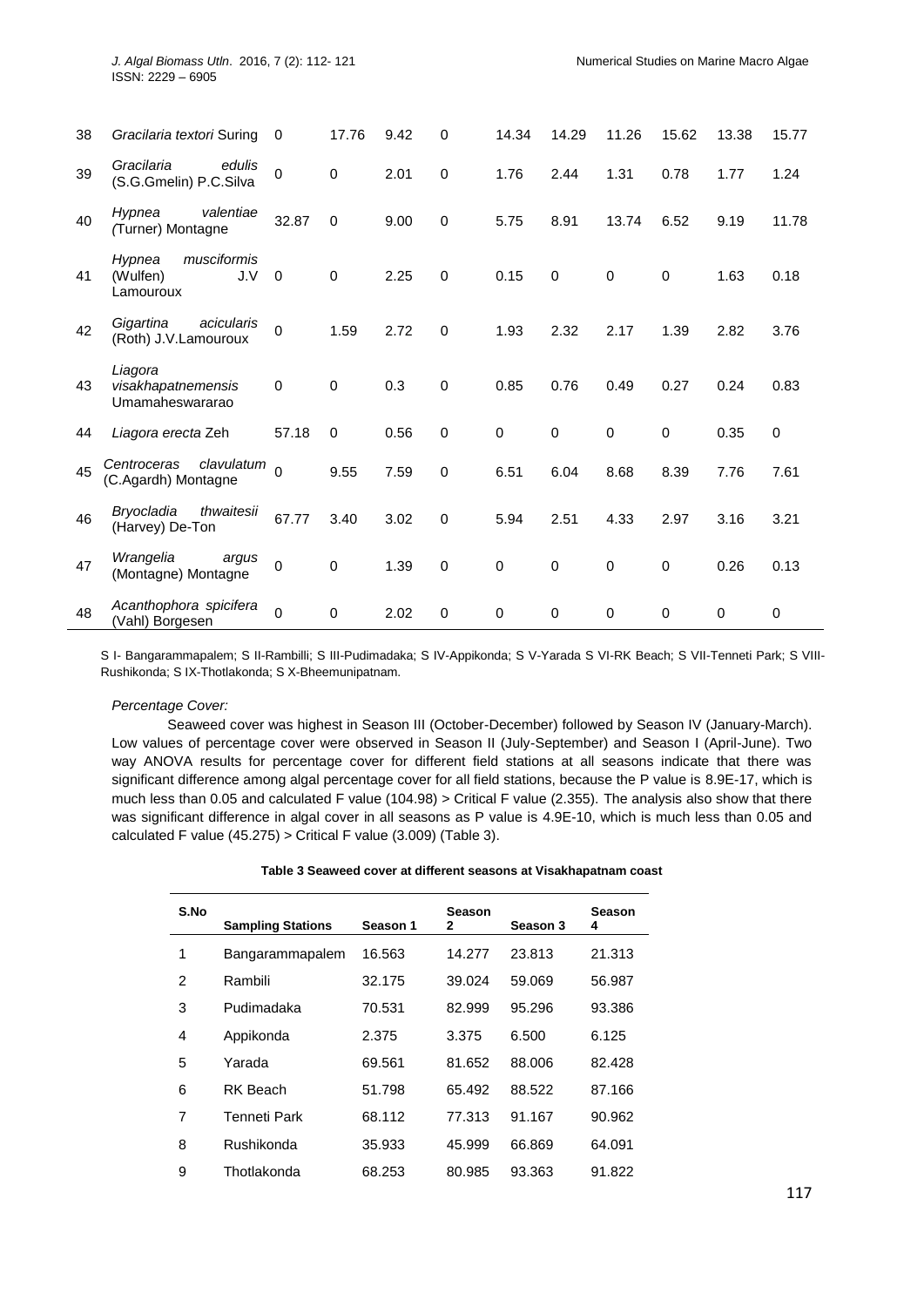| 10 | Bheemunipatnam                               | 60.048  |     | 63.408<br>90.777 |        | 87.125         |       |  |  |  |  |  |
|----|----------------------------------------------|---------|-----|------------------|--------|----------------|-------|--|--|--|--|--|
|    | <b>ANOVA: Two-Factor Without Replication</b> |         |     |                  |        |                |       |  |  |  |  |  |
|    |                                              |         |     |                  |        | Р-             |       |  |  |  |  |  |
|    | Source of Variation                          | SS      | df  | <b>MSS</b>       | Fcalc  | Value          | Fcrit |  |  |  |  |  |
|    | <b>Field Stations</b>                        | 22338.2 | -8  | 2792.28          | 104.98 | $8.9E -$<br>17 | 2.355 |  |  |  |  |  |
|    | Seasons                                      | 3612.72 | - 3 | 1204.24          | 45.275 | $4.9E -$<br>10 | 3.009 |  |  |  |  |  |
|    | Error                                        | 638.354 | 24  | 26.598           |        |                |       |  |  |  |  |  |

**SS - Sum of Squares; df – Degrees of Freedom; MSS – Mean of Sum of Squares; Fcalc – Calculated F- Value; Fcrit – Critical F value**

#### *Tidal Changes on the Coast:*

There is a considerable monthly variation in the spring and leap tide levels on this coast, since the mean tide levels and mean sea level varies from month to month (Umamaheswara Rao. and Sreeramulu, 1964). The range of high tides during the study period was observed as 1.08m-1.53m (February, 2014 and November, 2013 respectively), whereas, range of low tides vary from 0.04m-0.58m (February, 2014 and March, 2014 respectively). Yearly variations of 2013 and 2014 in the low and high tide levels are also evident from the graph given in Figure 2.



**Figure 2: Graph representing Tidal data of Visakhapatnam coast**

From the curves it is clear that the duration of submergence was high in two periods, one in June (with an increase from May) and the other in October-November (with an increase from September). Minimum submergence was observed in the month of February. During winter months the percentage emersion is less when the temperature falls to the minimum. The conditions in summer months are just the opposite with the result the algae migrates to lower levels on the shore to overcome desiccation due to higher temperature and increased percentage emersion.

The present study findings were correlated with the tidal periodicity cycles of Visakhapatnam coast revealed that maximum algal growth was observed during winter months from December to January rather than the summer months of April and May, as tidal periodicity and duration of submergence of intertidal zone have greatly influence on the establishments of marine algae on the substratum. These findings were supported by the similar results of Rama Ro (1968).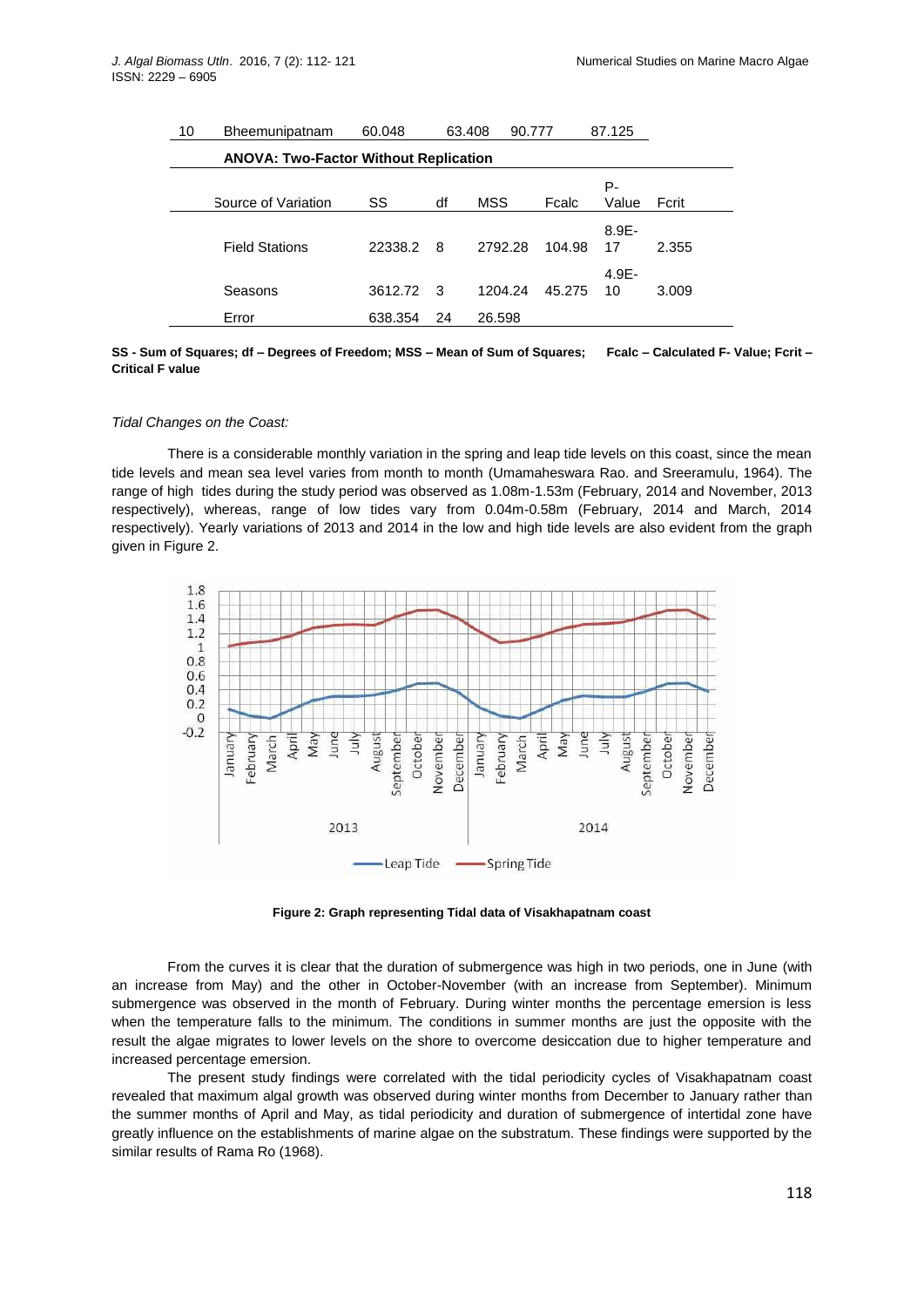# *Species Richness (SR) and Diversity (H<sup>I</sup> ):*

In quantification, species diversity is an important property of communities because it is often related to their functioning and potential for change. Diversity is a measure of how likely two randomly selected individuals in a community belong to different species. Thus, diversity is affected by two other properties of communities: richness, which is the total number of species, and evenness, which is the degree of similarity in abundance among the species (Ricardo *et al.,* 2011).

In species richness and diversity, highest number (45 species) was observed at Station III (Pudimadaka) in Season IV, whereas, lowest number (3 species) was recorded at Station IV (Appikonda) in Seasons I and II. In our study, we found that the species richness is greatly affected by seasonality with a gradual increase from 25 to 45 in Pudimadaka from September to February and then gradual decrease was observed from April to June (Table 3).

## **Table 4: Seasonal wise variation of percentage cover (%), Species Richness (SR), Shannon-Weiner Diversity Index (H<sup>I</sup> ) and Evenness (e) of marine macro algae in Visakhapatnam coast**

| <b>SEASON I: April-June</b>                   |                |                 |        |                 |           |        |        |               |            |        |
|-----------------------------------------------|----------------|-----------------|--------|-----------------|-----------|--------|--------|---------------|------------|--------|
|                                               | S <sub>1</sub> | S <sub>II</sub> | S III  | S <sub>IV</sub> | <b>SV</b> | S VI   | S VII  | <b>S</b> VIII | <b>SIX</b> | S X    |
| <b>Species</b><br>Richness(SR)                | 7              | 13              | 25     | $\overline{2}$  | 25        | 23     | 22     | 17            | 23         | 22     |
| Shannon-Weiner<br>Diversity (H <sup>1</sup> ) | 1.7902         | 2.298           | 2.8084 | 0.6876          | 2.7798    | 2.7746 | 2.6634 | 2.5628        | 2.7662     | 2.6465 |
| Evenness(e)                                   | 0.92           | 0.8959          | 0.8725 | 0.992           | 0.8636    | 0.8849 | 0.8617 | 0.9046        | 0.8822     | 0.8562 |
| <b>SEASON II : July-September</b>             |                |                 |        |                 |           |        |        |               |            |        |
| Species<br>Richness(SR)                       | $\overline{7}$ | 16              | 28     | $\overline{2}$  | 27        | 24     | 26     | 21            | 27         | 26     |
| Shannon-Weiner<br>Diversity (H <sup>1</sup> ) | 1.7998         | 2.4381          | 3.078  | 0.5909          | 3.0404    | 2.9288 | 2.9275 | 2.6275        | 2.9225     | 2.8741 |
| Evenness(e)                                   | 0.9249         | 0.8793          | 0.9238 | 0.8525          | 0.9225    | 0.9216 | 0.8985 | 0.863         | 0.8867     | 0.8822 |
| <b>SEASON III: October-December</b>           |                |                 |        |                 |           |        |        |               |            |        |
| Species<br>Richness(SR)                       | $\overline{7}$ | 23              | 44     | 3               | 39        | 34     | 34     | 31            | 42         | 40     |
| Shannon-Weiner<br>Diversity (H')              | 1.7697         | 2.8239          | 3.4394 | 0.8762          | 3.3754    | 3.2705 | 3.2156 | 3.0423        | 3.4184     | 3.3344 |
| Evenness(e)                                   | 0.9094         | 0.9006          | 0.9089 | 0.7976          | 0.9214    | 0.9274 | 0.9119 | 0.8859        | 0.9146     | 0.9039 |
| <b>SEASON IV : January-March</b>              |                |                 |        |                 |           |        |        |               |            |        |
| <b>Species</b><br>Richness(SR)                | 7              | 23              | 45     | 3               | 39        | 35     | 35     | 31            | 43         | 37     |
| Shannon-Weiner<br>Diversity Index(H')         | 1.8716         | 2.8818          | 3.4342 | 0.6269          | 3.3447    | 3.2673 | 3.1984 | 3.0947        | 3.3394     | 3.2675 |
| Evenness(e)                                   | 0.9618         | 0.9191          | 0.9022 | 0.5706          | 0.913     | 0.919  | 0.8996 | 0.9012        | 0.8919     | 0.9049 |

S I-Bangarammapalem; S II-Rambilli; S III-Pudimadaka; S IV-Appikonda; S V-Yarada S VI-RK Beach; S VII-Tenneti Park; S VIII-Rushikonda; S IX-Thotlakonda; S X-Bheemunipatnam.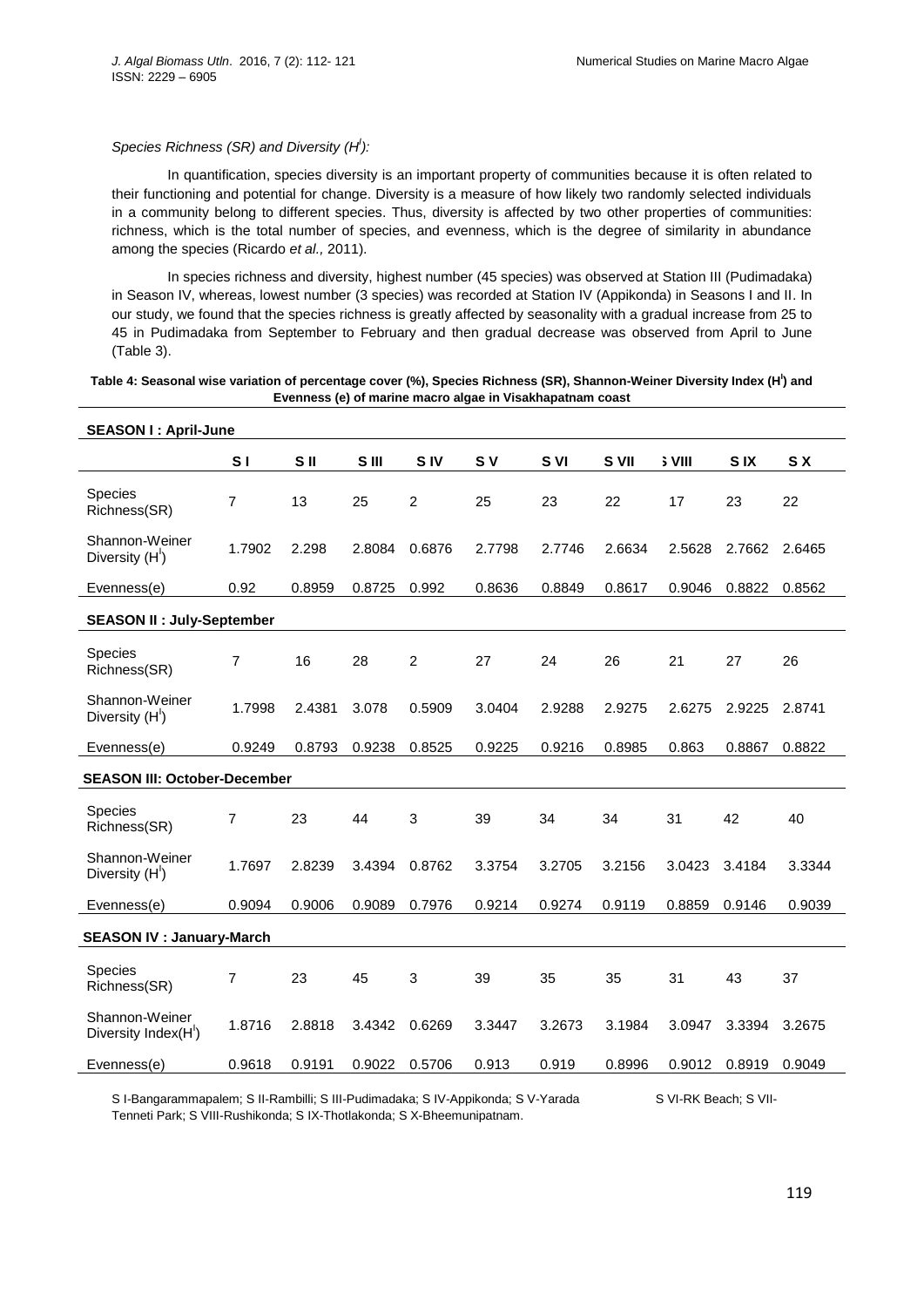In all seasons, highest Shannon-Weiner Diversity Index  $(H')$  was observed for Station III with 2.8084, 3.078, 3.4394 and 3.4342; and lowest Shannon-Weiner Diversity index was observed for Station IV with 0.6876, 0.5909, 0.8762 and 0.6269 (Table 3). Evenness (e) of macroalgae in all field stations range from 0.5706 to 0.992 was observed. No prominent variation or trend is observed for species evenness at sampling stations of Visakhapatnam coast. These findings indicated that the species evenness is relatively unaffected by the rare species in the quadrat and by spatial distribution, which is supported by Ricardo *et al.,* (2011).

An annotated list prepared by Umamaheswara Rao and Sreeramulu, (1970) for Visakhapatnam coast recorded with 80 algal species, however, the present study observed 48 species in different seasons, revealed that a reduction in 40.0% composition of marine algae species over a period of four decades. The present study is also resembled in similarity of occurrence of 31 species were reported by Prasanna Lakshmi and Narasimha Rao (2009) from the urban beaches of Visakhapatnam coast.

The present study findings revealed that the following species such as: *Derbesia turbinata, Derbesia sp., Trichosolon mucronata, C.fritschii* of Chlorophyceae and *Feldmannia irregularis, F. filter, Myrionema sp., Bachelotia antillarum, Sphacelaria tribuloides, S. furcigera zonaria sp., Rosenvingea nhatrangensis* of Phaeophyceae and *rythrotrichia abscura, Acrochaetium gracile, A. krusadii, A. sanctithomae, A. robustum, Helminthocladia sp., Melobesia sp., Callithamnion sp., Ceramium sp., Spemathmnion sp., Polysiphonia sp*., and *P. platycarpa* of Rhodophyceae have not been observed, where these species were once conspicuous in their presence from the studies of Umamaheswara Rao and Sreeramulu, (1970) at Visakhapatnam coast.

Whereas, two new species recorded in the present study are, (i) *Ulva lactuca* and (ii) *Enteromorpha intestinalis,* were not observed by earlier studies. Thus the present quantitative data on frequency and biomass of Marine algae at Visakhapatnam coast reveals that a gradual depletion of Marine algal species from the intertidal rocky surfaces was observed during the study period.

#### SUMMARY AND CONCLUSION:

Sea water tides on Visakhapatnam coast are semidiurnal with two spring tides and two leap tides a day and the duration of submergence was high in two periods, one in June (with an increase from May) and the other in October–November (with an increase from September).

Numerical studies for intertidal marine algae in ten sampling stations (Bangarammapalem, Rambilli, Pudimadaka, Appikonda, Yarada, R.K. Beach, Tenneti Park, Rushikonda, Thotlakonda and Bheemunipatnam) on the coastline of Visakhapatnam were conducted. Percentage cover, density, relative density, frequency, relative frequency, dominance, relative dominance and importance value were calculated for all sampling stations. IVI values for algal species varied for each field station. Mostly *Ulva fasciata, Enteromorpha compressa, Amphiroa fragilissima* and *Gracilaria corticata* showed higher IVI values compared to other species. In our observations, we found the species richness is affected by seasonality and tidal inundation.

The species richness was observed gradually increase from September to February and then a gradual decrease from April to June. Evenness for all field stations ranges from 0.5706 to 0.992. Shannon-Wiener Diversity index  $(H<sup>1</sup>)$  was varied in each field station at different seasons. Lowest diversity index was observed in Appikonda and Bangarammapalem field stations, whereas highest index was found in Pudimadaka, Yarada and Thotlakonda field stations. Same trends were also observed in percentage cover for all field stations in the present study.

#### **ACKNOWLEDGEMENTS**:

The first author, Ms.Vishnupriya Sowjanya I, is duly acknowledged the Department of Science and Technology (DST), Government of India, New Delhi- 110 016 for awarding INSPIRE fellowship. We extended our thanks to the Head of the Dept. of Environmental Sciences, Andhra University, for extending the necessary facilities and support during field studies in Visakhapatnam coastline.

#### **REFERENCES**:

Narasimha Rao, G.M., Ecological Studies on some Estuarine and Marine Algae, *PhD thesis*, Department of Botany, Andhra University, Visakhapatnam, 1989.

Prasanna Lakshmi,K. and Narasimha Rao, G.M., Some numerical studies on marine algae of Visakhapatnam Coast. *Journal of Algal Biomass Utilization*, 2009,1(1), 60-85.